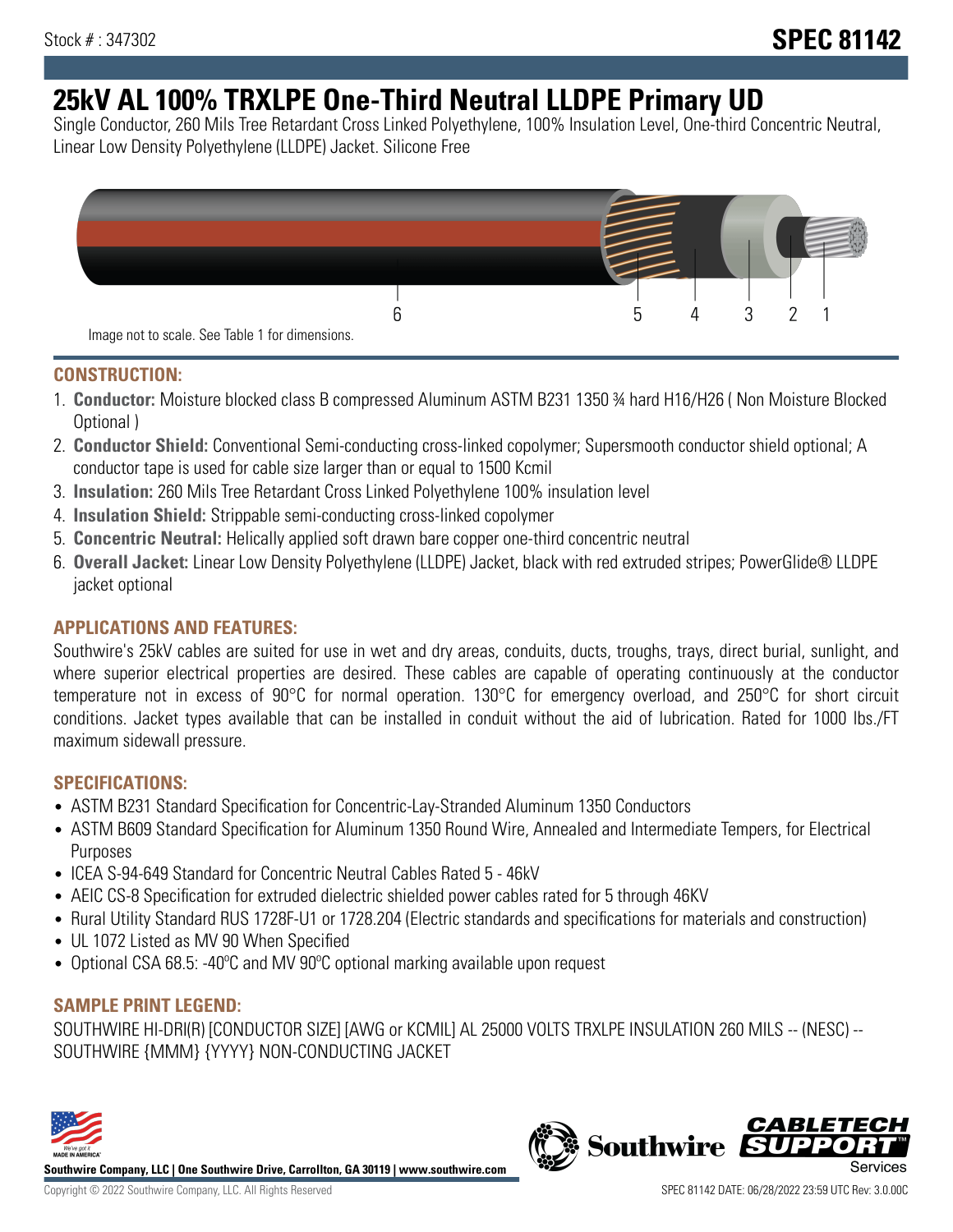# Stock # : 347302 **SPEC 81142**

#### **Table 1 – Weights and Measurements**

| Stock<br>  Number | Cond.<br><b>Size</b> | <b>Diameter</b><br>Over<br>Conductor | <b>Diameter</b><br>Over<br>Insulation | lnsul.<br>Thickness | <b>Diameter</b><br>Over.<br>Insulation<br><b>Shield</b> | Concentric<br><b>Neutral</b> | Neutral DC<br>Resistance<br>$25^{\circ}$ C | Jacket<br><b>Thickness</b> | Approx.<br>0D | Approx.<br>Weight    | Min<br><b>Bending</b><br>Radius | Max Pull<br>Tension* <sup>1</sup> |
|-------------------|----------------------|--------------------------------------|---------------------------------------|---------------------|---------------------------------------------------------|------------------------------|--------------------------------------------|----------------------------|---------------|----------------------|---------------------------------|-----------------------------------|
|                   | AWG/<br>Kcmil        | inch                                 | inch                                  | mil                 | inch                                                    | No. x AWG                    | $\Omega$ /1000ft                           | mil                        | inch          | Ib<br><b>Y1000ft</b> | inch                            | $\mathsf{lb}$                     |
| 347302            | 1000<br>(61)         | 1.117                                | .692                                  | 260                 | .822                                                    | 20x10                        | 0.052                                      | 80                         | 2.186         | 2765                 | 17.4                            | 6000                              |

All dimensions are nominal and subject to normal manufacturing tolerances

◊ Cable marked with this symbol is a standard stock item

\* Pulling tension based on pulling eye directly connected to conductor

§ SuperSmooth Conductor Shield and CSA Listed

! SuperSmooth Conductor Shield

^ Solid Black Jacket

### **Table 2 – Electrical and Engineering Data**

| Cond.<br>Size | 'DC<br>Resistance<br>@25°C | АC<br>Resistance<br>$\oslash$ 90°C | Capacitive<br>Reactance @<br>60Hz | Inductive<br>Reactance<br>@ 60Hz | <b>Charging</b><br>Current | <b>Dielectric</b><br>Loss. | Zero<br>Sequence<br>Impedance* | Positive<br>Sequence<br>Impedance* | Short<br>Circuit<br>Current <sup>@</sup><br>30 Cycle | Allowable<br>Ampacity in<br>Duct 90°C1 | Allowable<br>Ampacity<br><b>Directly</b><br>Buried 90°C‡ |
|---------------|----------------------------|------------------------------------|-----------------------------------|----------------------------------|----------------------------|----------------------------|--------------------------------|------------------------------------|------------------------------------------------------|----------------------------------------|----------------------------------------------------------|
| AWG/<br>Kcmil | $\Omega/1000$ ft           | $\Omega/1000$ ft                   | $M\Omega^*1000$ ft                | $\Omega/1000$ ft                 |                            | A/1000ft W/1000ft          | $0/1000$ ft                    | $\Omega$ /1000ft                   | Amp                                                  | Amp                                    | Amp                                                      |
| 1000<br>(61)  | 0.0177                     | 0.023                              | 0.025                             | 0.036                            | 0.578                      | 2.501                      | $ 0.077 + i0.027$              | $0.029 + j0.033$                   | 18488.1                                              | 520                                    | 620                                                      |

\* Calculations are based on three cables triplexed / concentric shield / Conductor temperature of 90°C / Shield temperature of 45°C / Earth resistivity of 100 ohmsmeter

† Ampacities are based on Figure 7 of ICEA P-117-734 (Single circuit trefoil, 100% load factor, 90°C conductor temperature, earth RHO 90, 36" burial depth) ‡ Ampacities are based on Figure 1 of ICEA P-117-734 (Single circuit trefoil, 100% load factor, 90°C conductor temperature, earth RHO 90, 36" burial depth)

### **Table 3 – Weights and Measurements (Metric)**

| Stock<br>Number | Cond.<br><b>Size</b> | <b>Diameter</b><br>Over<br>Conductor | Diameter<br>Over<br>Insulation | Insul.<br><b>Thickness</b> | <b>Diameter</b><br>Over<br>Insulation<br><b>Shield</b> | Concentric<br><b>Neutral</b> | Neutral DC<br>Resistance<br>$25^{\circ}C$ | Jacket<br><b>Thickness</b> | Approx.<br>OD | Approx.<br>Weight | Min<br>Bending | Max Pull<br>Tension* |
|-----------------|----------------------|--------------------------------------|--------------------------------|----------------------------|--------------------------------------------------------|------------------------------|-------------------------------------------|----------------------------|---------------|-------------------|----------------|----------------------|
|                 | AWG/<br>Kcmil        | mm                                   | mm                             | mm                         | mm                                                     | No. x AWG                    | $\Omega$ /km                              | mm                         | mm            | ka/km             | mm             | newton               |
| 347302          | 1000<br>(61)         | 28.37                                | 42.98                          | 6.60                       | 46.28                                                  | 20x10                        | 0.17                                      | 2.03                       | 55.52         | 4115              | 441.96         | 26700                |

All dimensions are nominal and subject to normal manufacturing tolerances

◊ Cable marked with this symbol is a standard stock item

\* Pulling tension based on pulling eye directly connected to conductor

§ SuperSmooth Conductor Shield and CSA Listed

! SuperSmooth Conductor Shield

^ Solid Black Jacket

# **Table 4 – Electrical and Engineering Data (Metric)**

| Cond.<br>Size | 'DC<br>Resistance<br>@25°C | АC<br>Resistance<br>$@90^{\circ}C$ | Capacitive<br>Reactance<br>@ 60Hz | Inductive<br>Reactance<br>@ 60Hz | Charging<br>Current, | Dielectric<br>LOSS. | Zero<br>Sequence<br>Impedance* | Positive<br>Sequence<br>Impedance* | Short<br>Circuit<br>Current @<br>30 Cycle | Allowable<br>Ampacity in<br>Duct 90°C1 | Allowable<br>Ampacity<br><b>Directly</b><br>Buried 90°C‡ |
|---------------|----------------------------|------------------------------------|-----------------------------------|----------------------------------|----------------------|---------------------|--------------------------------|------------------------------------|-------------------------------------------|----------------------------------------|----------------------------------------------------------|
| AWG/<br>Kcmil | $\Omega$ /km               | $\Omega$ /km                       | $M\Omega^*$ km                    | $\Omega$ /km                     | A/km                 | W/km                | $\Omega/1000$ ft               | $\Omega$ /1000ft                   | Amp                                       | Amp                                    | Amp                                                      |
| 1000<br>(61)  | 0.0581                     | 0.08                               | 0.0076                            | 0.1181                           | .896                 | 8.2054              | $0.077 + j0.027$               | $0.029 + j0.033$                   | 18488.1                                   | 520                                    | 620                                                      |





Copyright © 2022 Southwire Company, LLC. All Rights Reserved SPEC 81142 DATE: 06/28/2022 23:59 UTC Rev: 3.0.00C